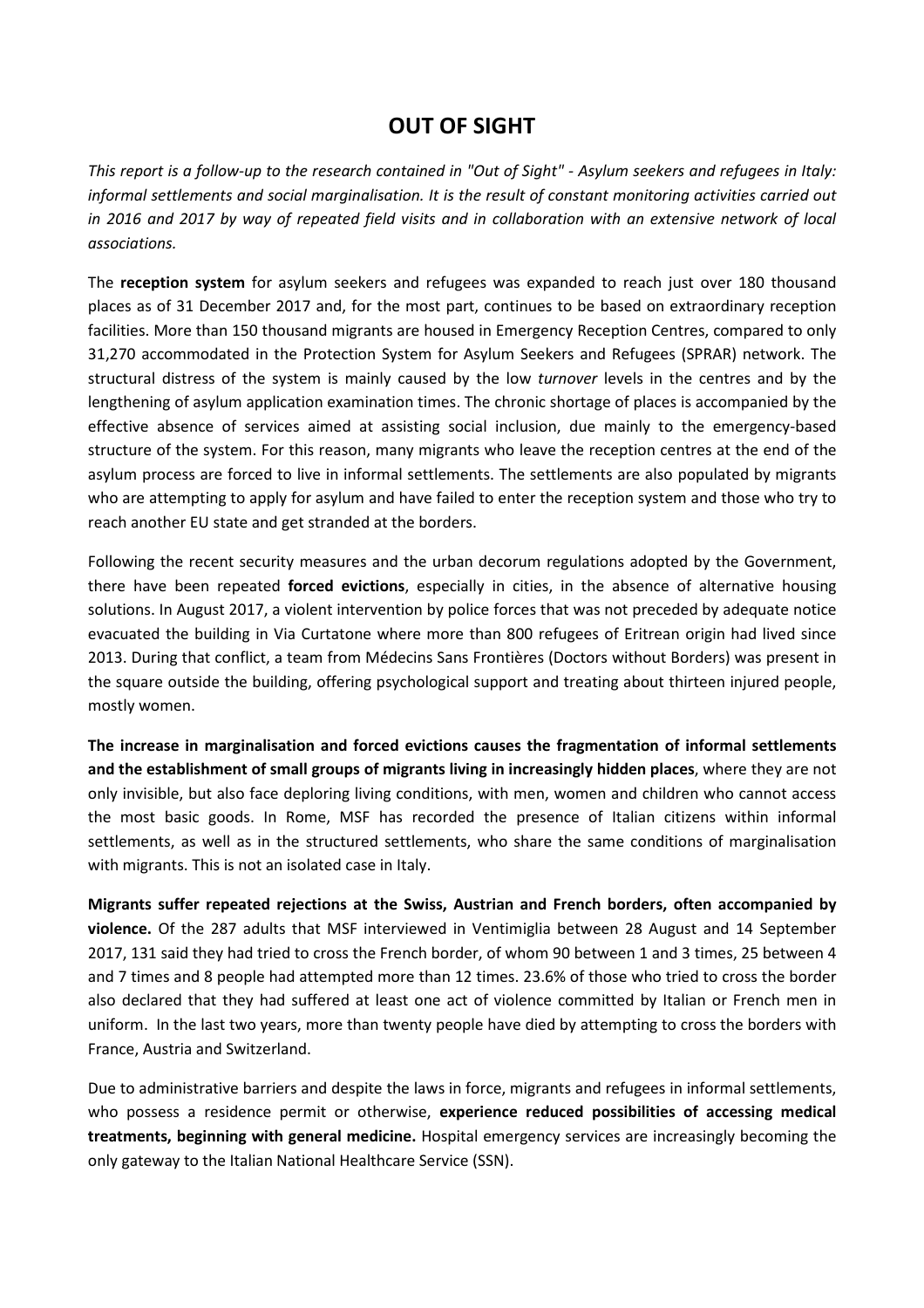In Italy there are **volunteers and activists who work for free** to support migrants excluded from the reception system, facilitating their access to primary goods and care. However, in recent years **many have been criminalised for this involvement**.

**In 2016 and 2017, MSF strengthened its commitment to supporting migrants in informal settlements**. In Como and Ventimiglia, a psychological first-aid programme was created for populations in transit, together with a women's health intervention in Ventimiglia. In Rome, primary health care and psychological support activities were initiated in disused buildings where men, women and children live in disgraceful conditions. This is the case of many settlements in the area of Tor Cervara (Tiburtina), where hundreds of migrants and refugees live among abandoned buildings, disused factories and warehouses. They live without water, electricity and gas, often in rat-infested buildings surrounded by illegal landfills. In Bari and Torino, MSF has worked within occupied buildings, seeking to overcome the marginalisation of the residents by facilitating their access to National Healthcare Service facilities. MSF has also sustained and supports volunteers and associations in the border cities from Ventimiglia to Udine, donating materials, in particular, hygiene kits, blankets and sleeping bags.

The report confirms the estimate indicated in the first edition of *Fuori Campo*: **there are at least 10,000 homeless people, among international and humanitarian protection permit holders and applicants, with limited or no access to basic goods and medical care.** The distribution of the settlements is fragmented and widespread throughout the country.

# **MSF's requests**

The migrants and refugees living in informal settlements – on the borders, in open spaces, in occupied buildings in the cities and in ghettos in rural areas – are men, women and children in vulnerable circumstances. Regardless of their legal status, they should all be guaranteed access to basic goods and medical care throughout the period of their stay in Italy. The relevant institutions have a duty to ensure this. On this basis, MSF requires the competent authorities to:

# **IMPROVE THE RECEPTION SYSTEM**

Unify the reception system for asylum seekers and refugees, including unaccompanied foreign minors, moving beyond Emergency Reception Centres and assigning local authorities with the task of activating and managing ordinary reception facilities currently in the SPRAR network and, therefore, in the social welfare services sector of the respective territories, based on planning fixed quotas at a national and regional level.

# **PROMOTE AUTONOMY AND INTEGRATION**

Provide economic support programmes, job placement and housing for beneficiaries leaving the reception system, aimed at supporting their social entry path, up until their effective autonomy. Prepare housing solutions for seasonal agricultural workers, providing widespread reception operations and facilitating access to ordinary housing available in the area.

# **NO EVICTIONS WITHOUT ALTERNATIVE HOUSING SOLUTIONS**

In the interests of stable social inclusion, avoid the removal of informal settlements by means of forced evictions in the absence of alternative housing solutions. In the absence of alternative solutions and where possible, use the same informal settlement structures, rectifying any administrative irregularities, carrying out the necessary redevelopment works, even by means of autonomous recovery and focusing on